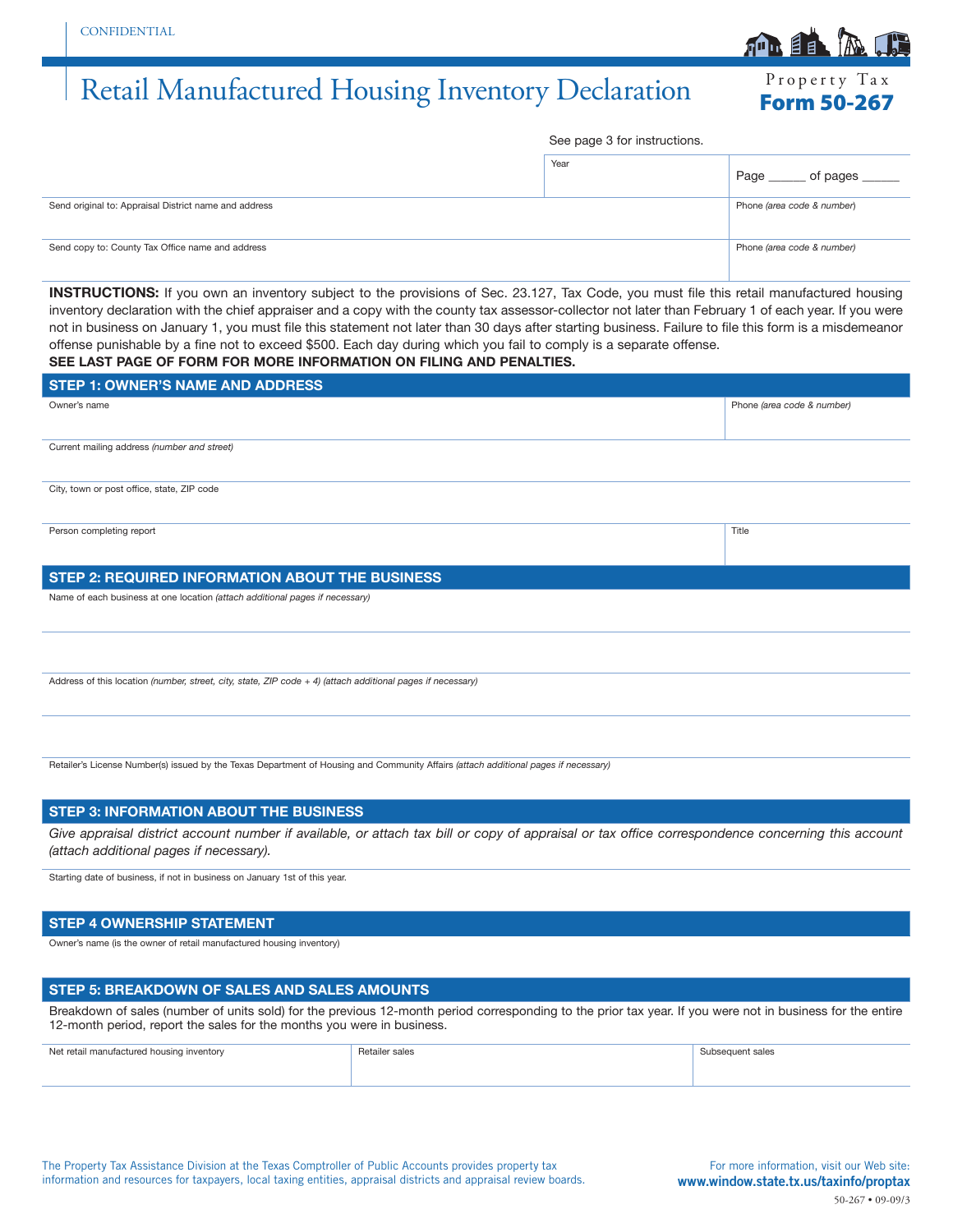

Breakdown of sales amounts for the previous 12-month period corresponding to the prior tax year. If you were not in business for the entire 12-month period, report the sales for the months you were in business.

| Net retail manufactured housing inventory | Retailer sales | Subsequent sales |
|-------------------------------------------|----------------|------------------|
| -S                                        |                |                  |

# **STEP 6: MARKET VALUE OF YOUR RETAIL MANUFACTURED HOUSING INVENTORY**

State the market value of your retail manufactured housing inventory for the current tax year, as computed under Sec. 23.127, Tax Code (total annual sales from the retailer's manufactured housing inventory for the previous 12-month period corresponding to the prior tax year divided by 12 equals market value). If you were not in business for the entire 12-month period, report the number of months you were in business and the total number of sales for those months. The chief appraiser will determine your inventory's market value.

| Retail Manufactured Housing Inventory Sales for Prior Year | $\div$ 12 = | Market Value for Current Tax Year |      |
|------------------------------------------------------------|-------------|-----------------------------------|------|
| <b>STEP 7: SIGN THE FORM</b>                               |             |                                   |      |
| Authorized signature                                       |             |                                   | Date |
| sign<br>here                                               |             |                                   |      |

**If you make a false statement on this report, you could be found guilty of a Class A misdemeanor or a state jail felony under Texas Penal Code Section 37.10.**